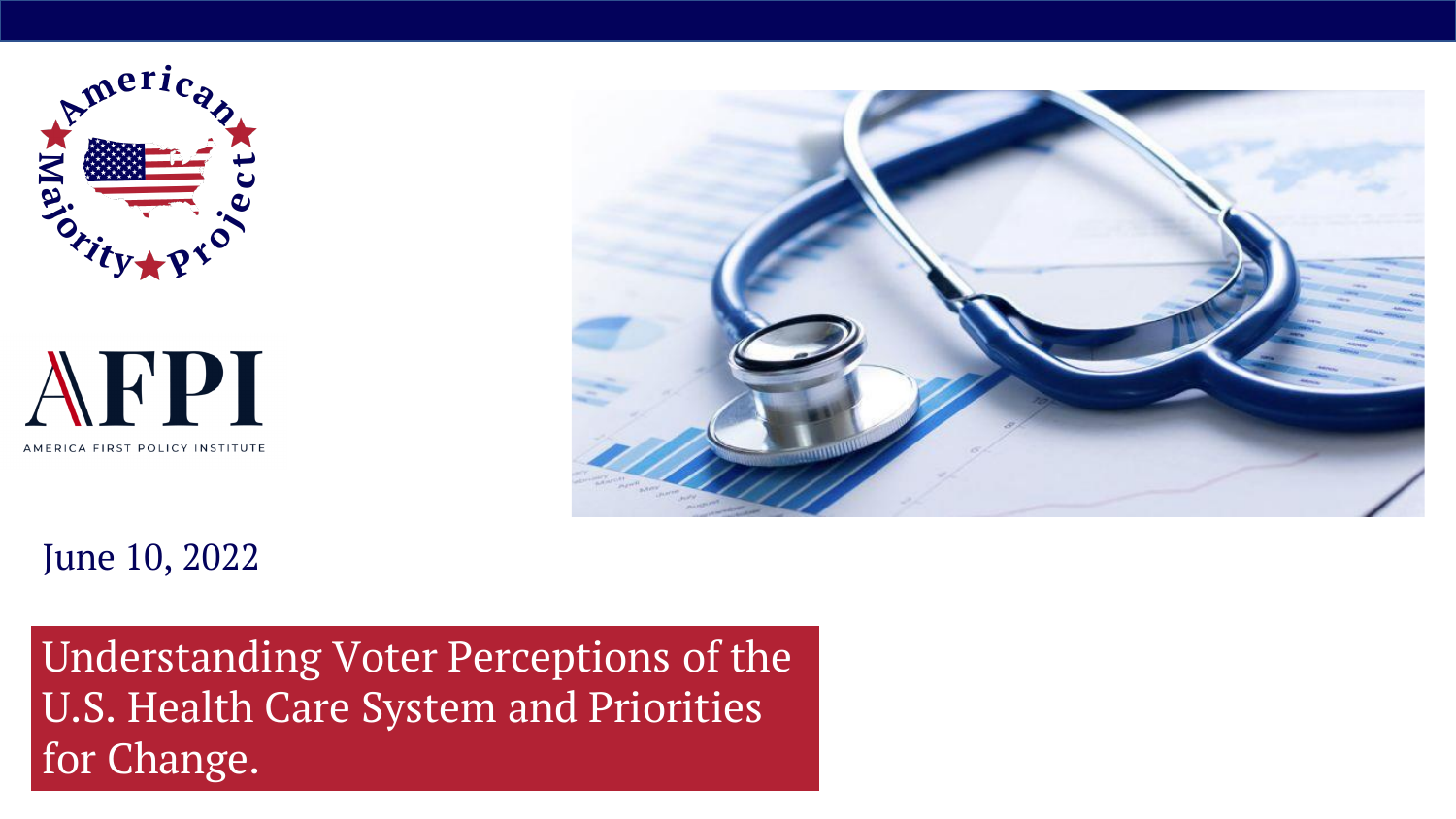### **About the research**

- Focus Groups on Swing Voters conducted by the *American Majority Project* in cooperation with the *Center for Healthy America* at the *America First Policy Institute*. April 19, 20, 27, and 28, 2022.
- National Poll and analysis conducted by *The Winston Group*, on behalf of *The American Majority Project* and *America First Policy Institute*.
- Poll: 1,000 Registered Voters May 24-25, 2022.
- View full toplines and more complete analysis, including significant crosstabs here: [https://americanmajorityproject.com/latest-amp-health-care](https://americanmajorityproject.com/latest-amp-health-care-research-focuses-on-voter-priorities-for-change/)research-focuses-on-voter-priorities-for-change/

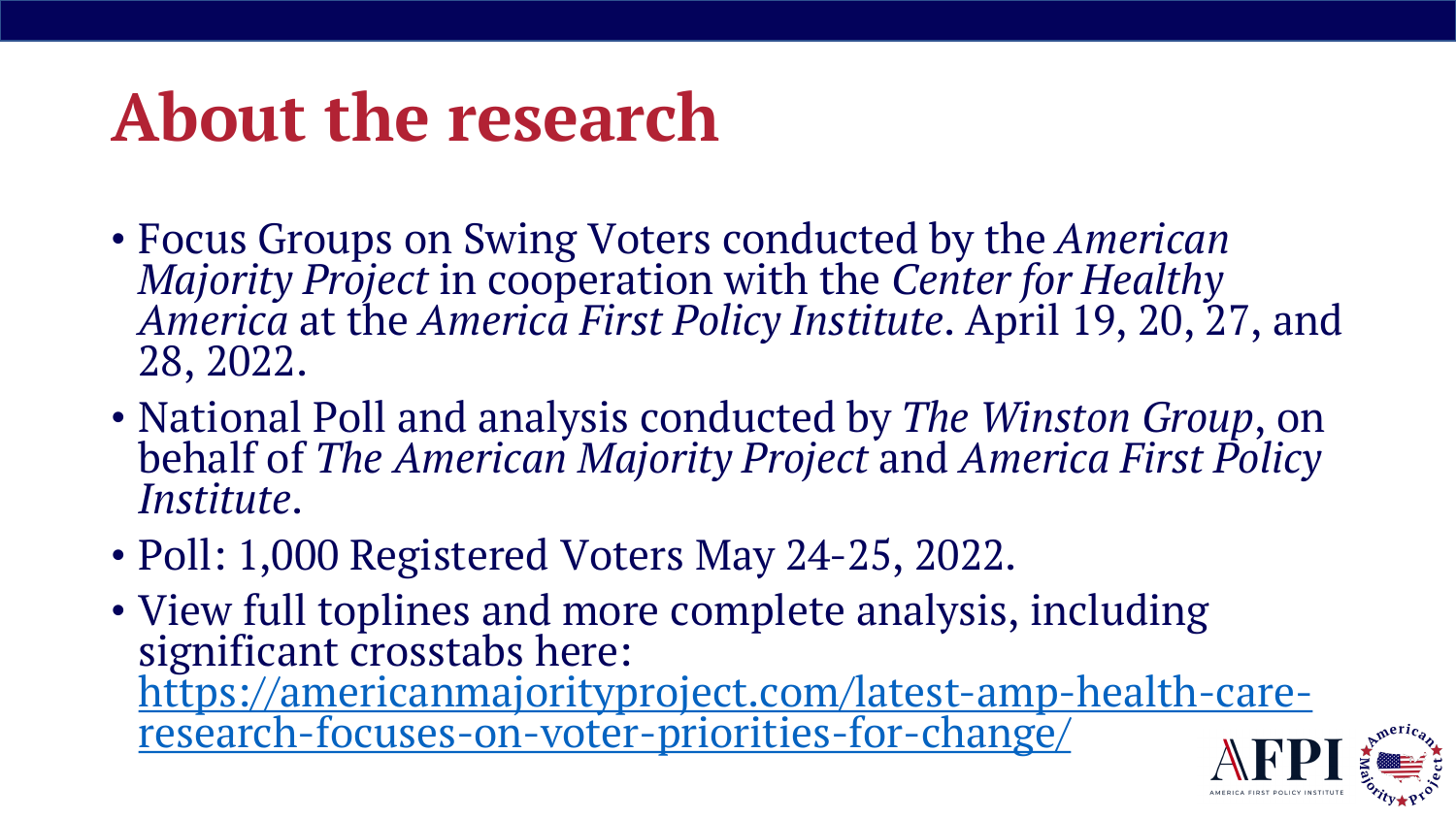### **Perception of American health care**

#### Americans are unhappy with the state of health care in America.

#### **13 33 23 27 5** 0 10 20 30 40 50 60 **Don't know Disagree Agree The American health care system is working 50 46**



#### **The American health care system is NOT working**

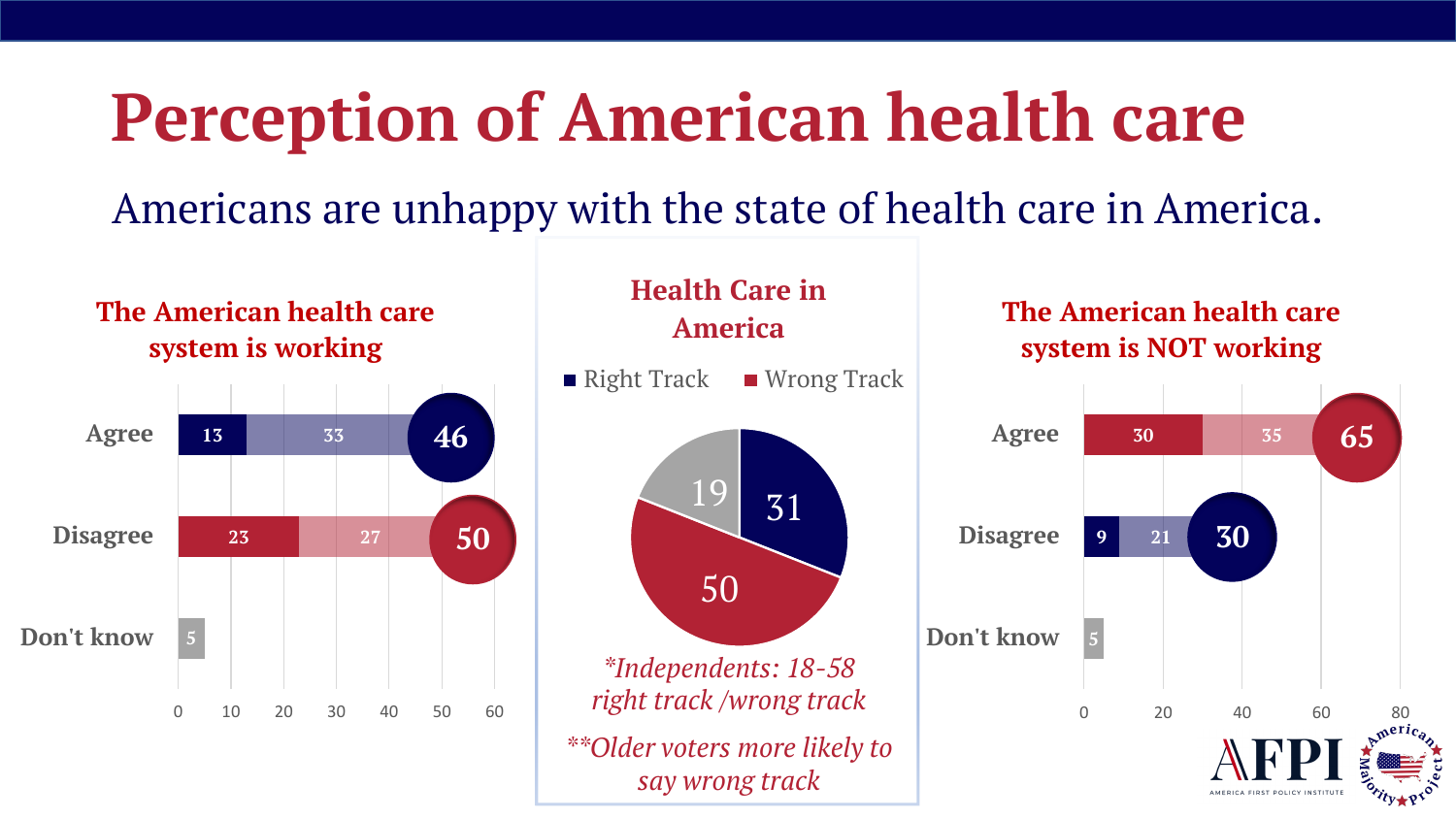### **Desire for major change**

Americans want a total overhaul of the American health care system but want it done in a step-by-step process over time. Desire for overhaul driven by Republicans and Independents.

**Would you say the American health care system needs…**

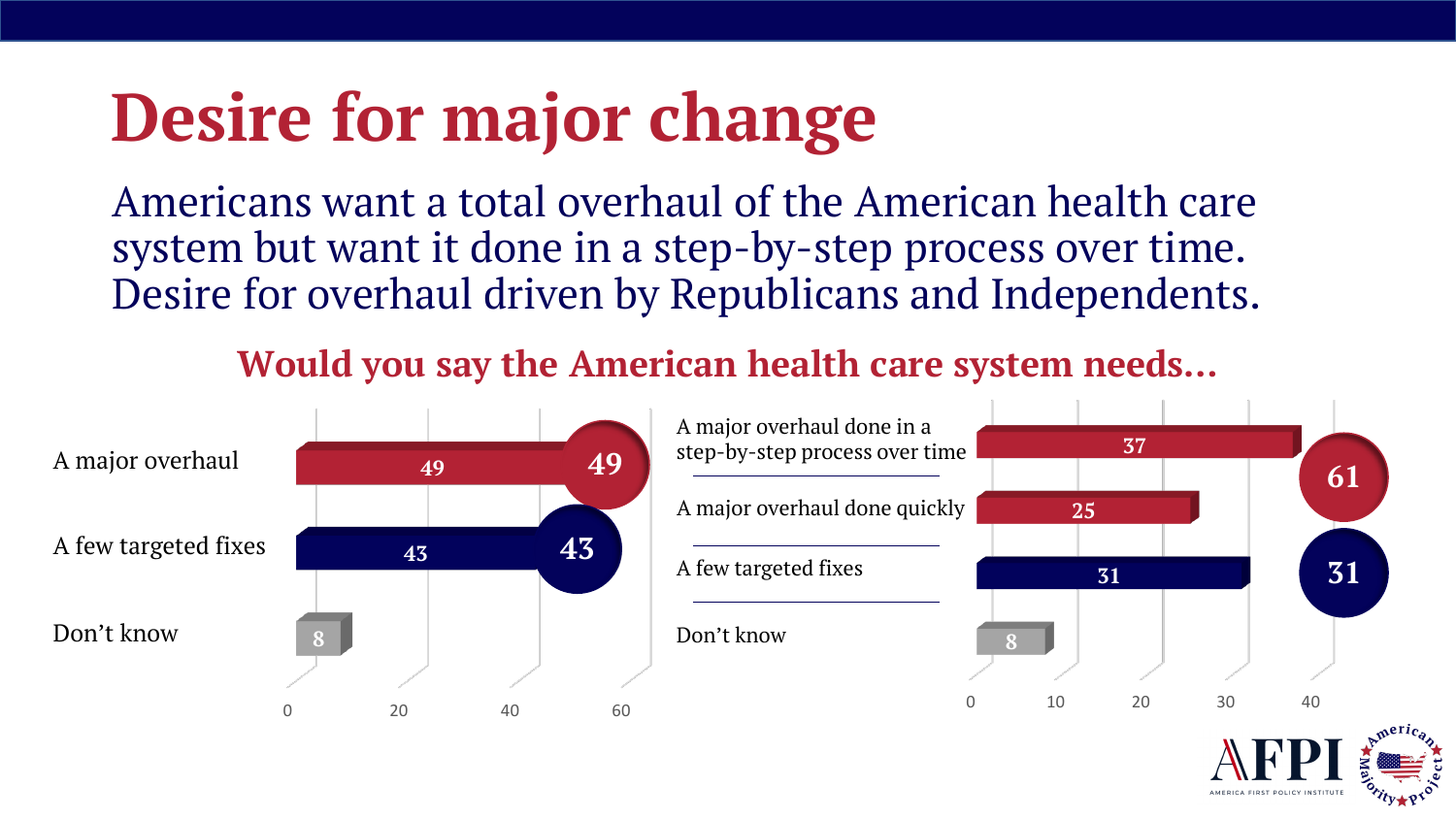## **Who should make change?**

Americans believe the federal government has the most power and responsibility to improve America's health care system, though trust is low.

| <b>Entity that could make improvements to America's</b><br>health care system | <b>Most Power</b> | <b>Most</b><br><b>Responsible</b> | <b>Most Trust</b> |
|-------------------------------------------------------------------------------|-------------------|-----------------------------------|-------------------|
| The federal government                                                        | 43                | 37                                | 20                |
| State and local government                                                    | 13                | 14                                | 12                |
| Insurance companies                                                           | 12                | 13                                | 6                 |
| <b>Doctors</b>                                                                | 5                 | 9                                 | 18                |
| Drug companies                                                                | $\overline{4}$    | 4                                 |                   |
| Patients                                                                      | $\overline{4}$    |                                   | 10                |
| Hospitals                                                                     | 4                 | 6                                 | 8                 |

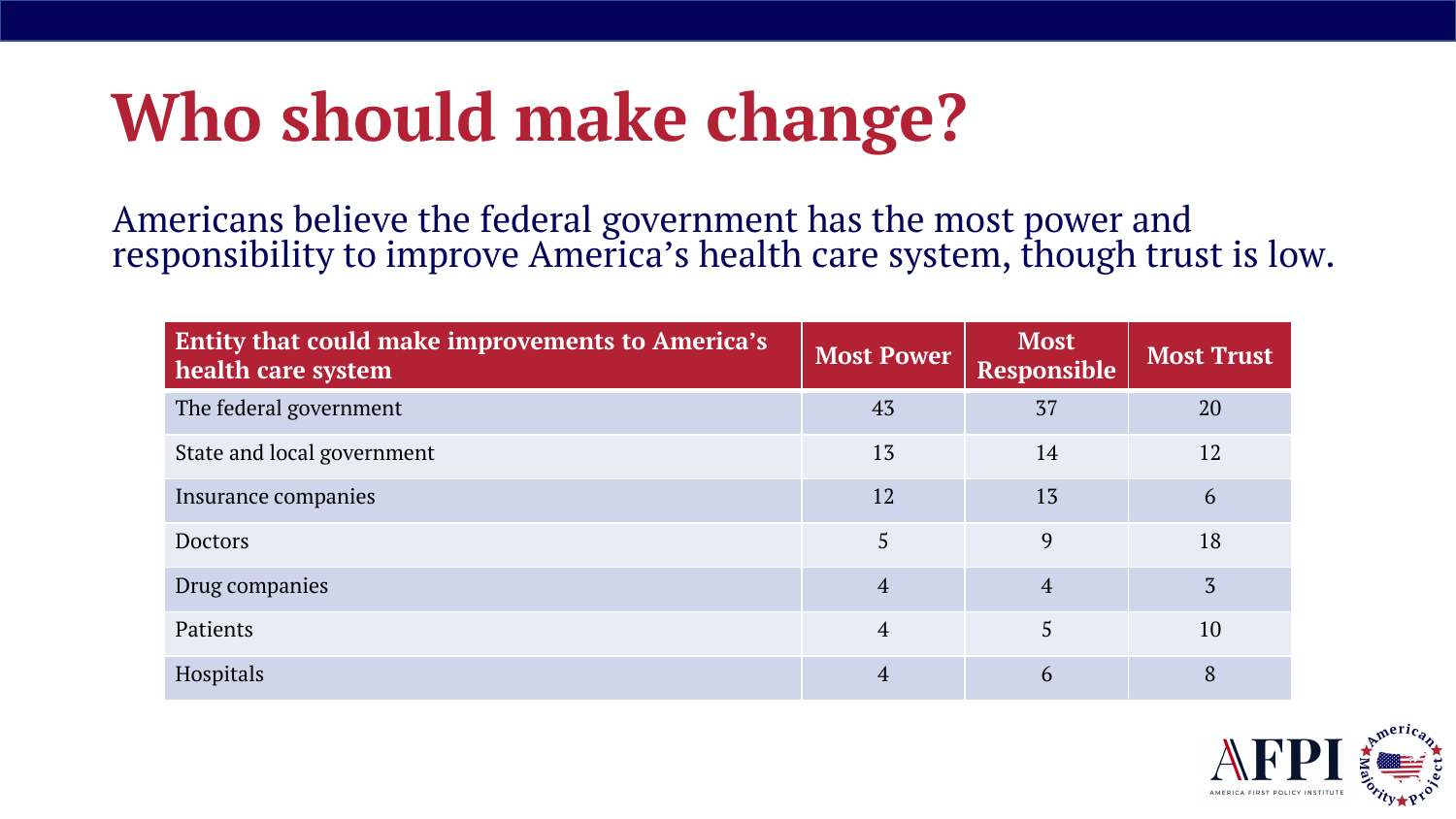## **Desire for national consistency**

This may be because Americans show a preference for national consistency and standards in health care. May be tied to strong desire for "equal treatment".

#### **When it comes to health care, I prefer laws and regulations set at the…**

- ...NATIONAL level to provide consistency and standards across the country.
- ...LOCAL level to accout for specific local circumstances and values.



- …NATIONAL level to provide consistency and standards across the country.
- ...LOCAL level to allow for experimentation that identifies what works and what doesn't.



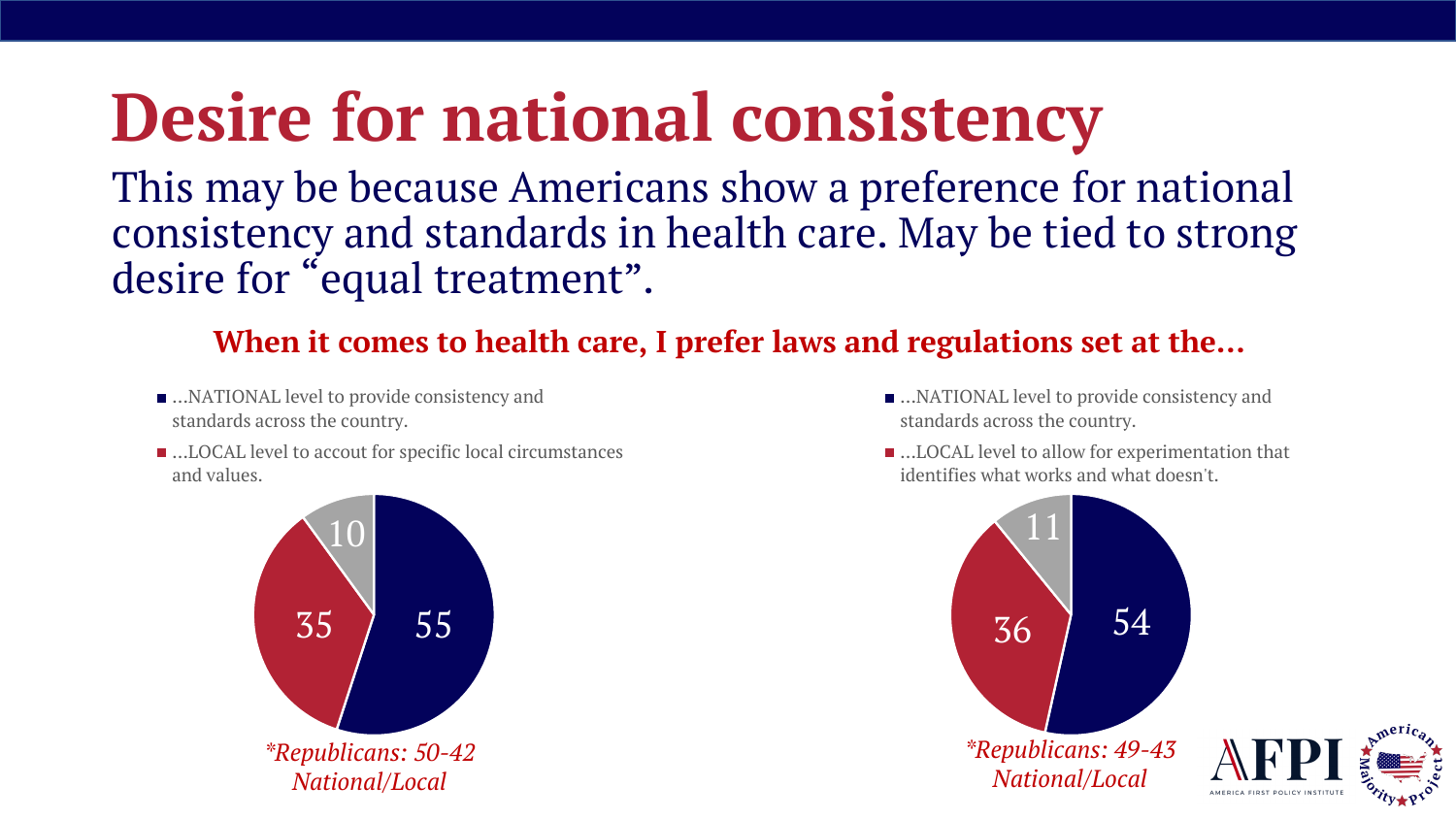## **Desire for "equal treatment"**

Americans see health care as a moral issue and believe everyone should be treated equally regardless of ability to pay.

**When it comes to getting the health care they need, people should only have to pay what they can afford**



**"Equal treatment and respect given to patients"**





**Ranked as a 7.30 on 1-9 scale for judging whether the health care system is working – the highest overall rating.**

**People with health insurance are treated better by health care providers than those without insurance**

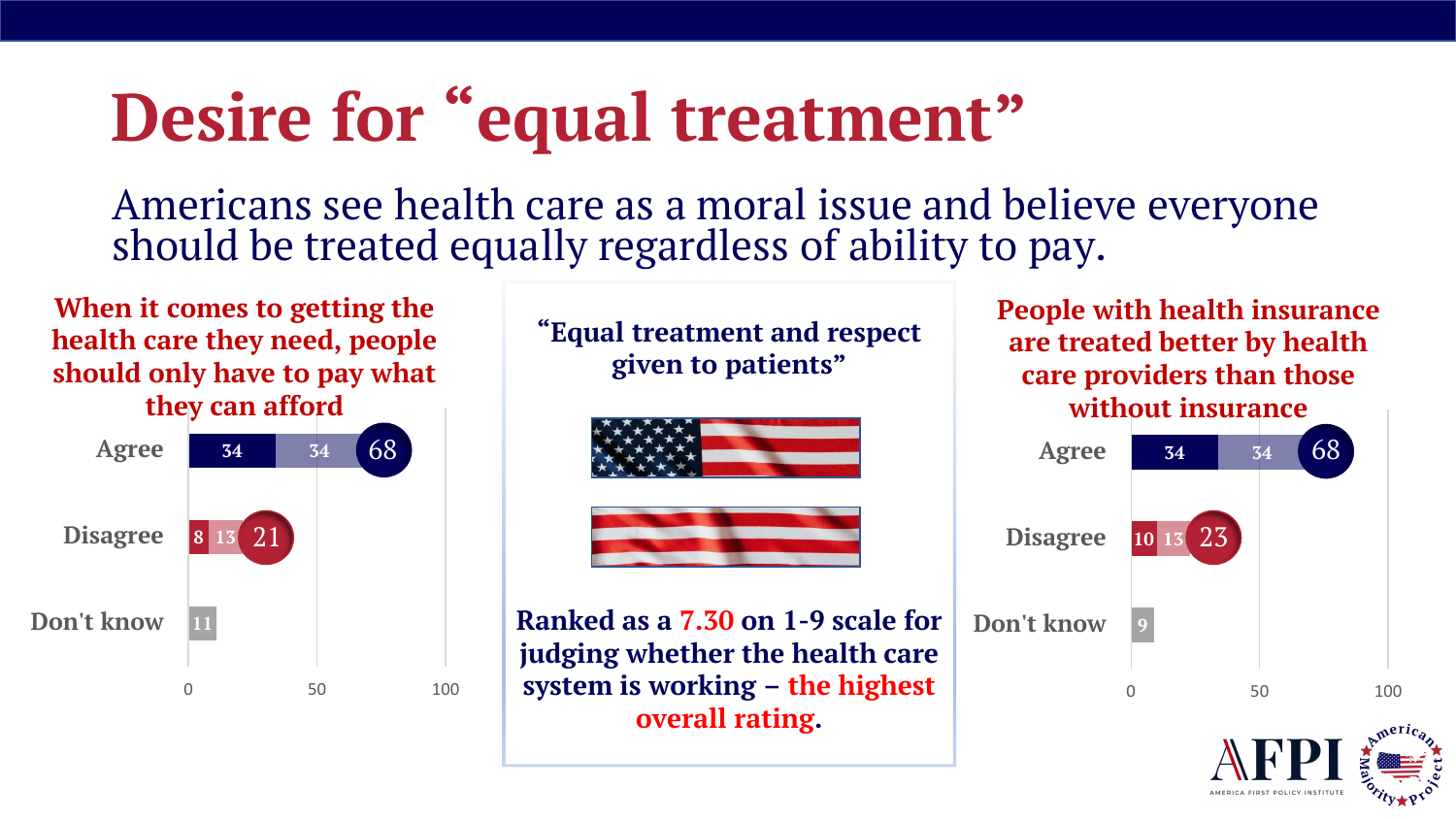### **Role of Insurance**

Americans see health insurance as their "pass" to getting good health care. "The card gets you access to care."

#### **Getting good health care requires having good health insurance**

**It would be better to pay cash for most health care services and only have health insurance for emergencies**

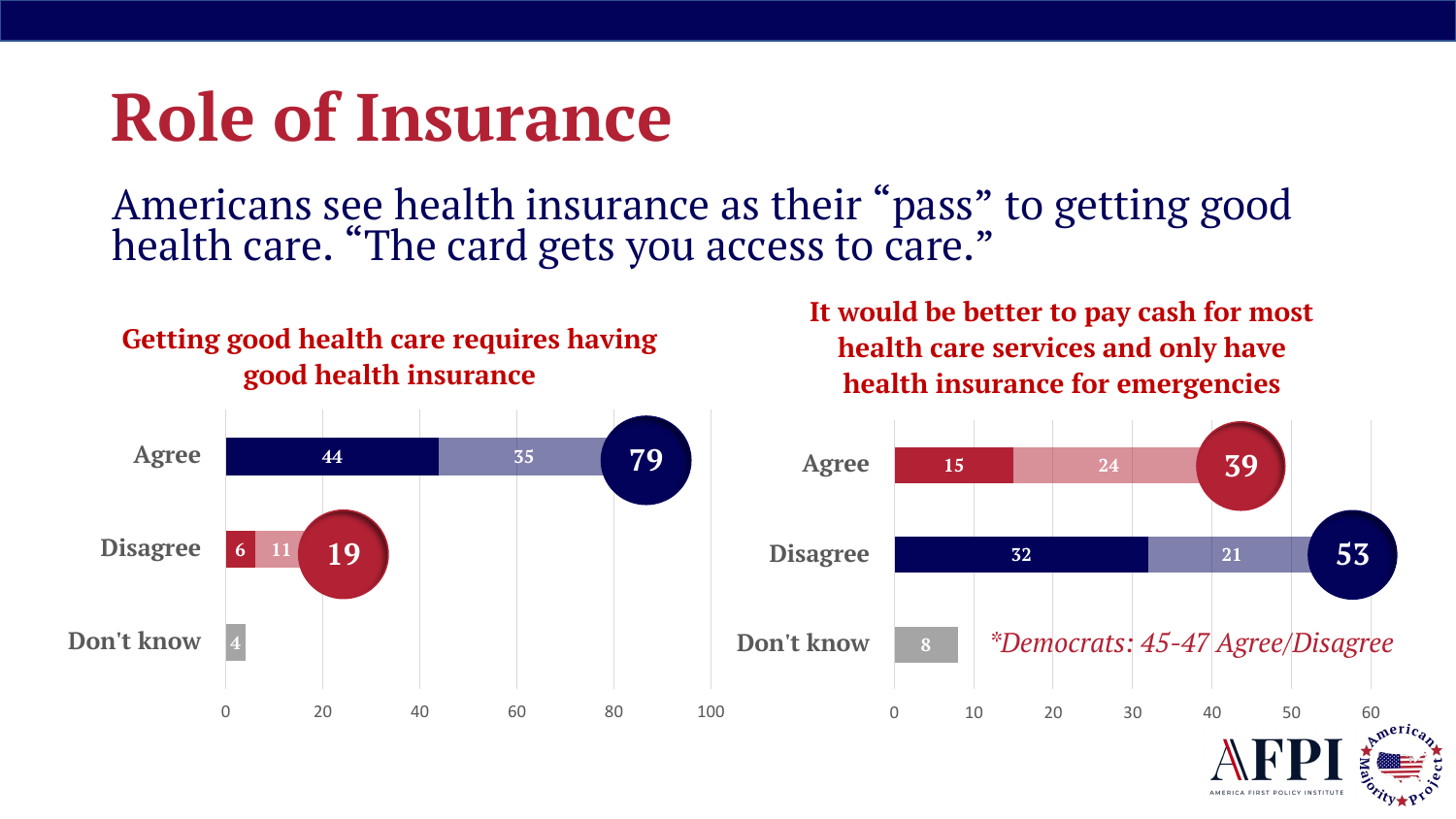### **More choices – health insurance**

More choices for insurance is broadly popular, especially among younger Americans, but the intensity is low.



#### **"Number of health insurance options to choose from"**

**6.60** on 1-9 scale of importance in judging whether health care is working. *(second lowest tested)*

#### **"Americans can customize their health care coverage based on their personal health and financial needs"**

**6.69** on 1-9 scale of how much would improve the health system. *(average)*

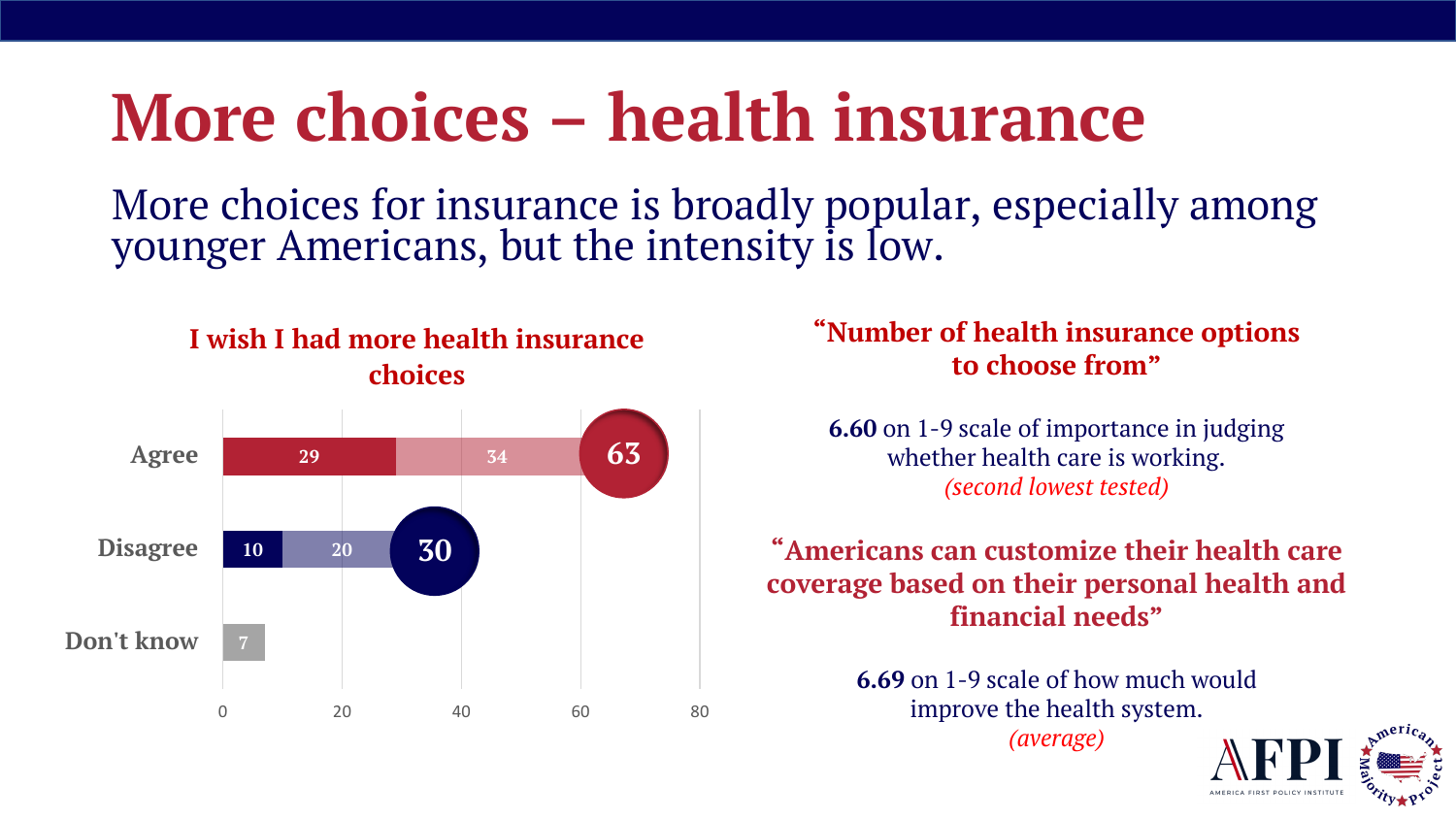### **More Choices - Treatment**

More choices for treatment is similarly broadly popular, especially among younger Americans. However, the intensity is much higher within the context of making health insurance work better.

#### **I wish I had more health care treatment choices**



**"Availability of appointments and number of doctor and provider options to choose from"**

> **6.89** on 1-9 scale of importance in judging whether health care is working. *(average)*

#### **"More doctors and hospitals covered in health insurance provider networks"**

**6.89** on 1-9 scale of how much would improve the health system. *(second highest tested)*

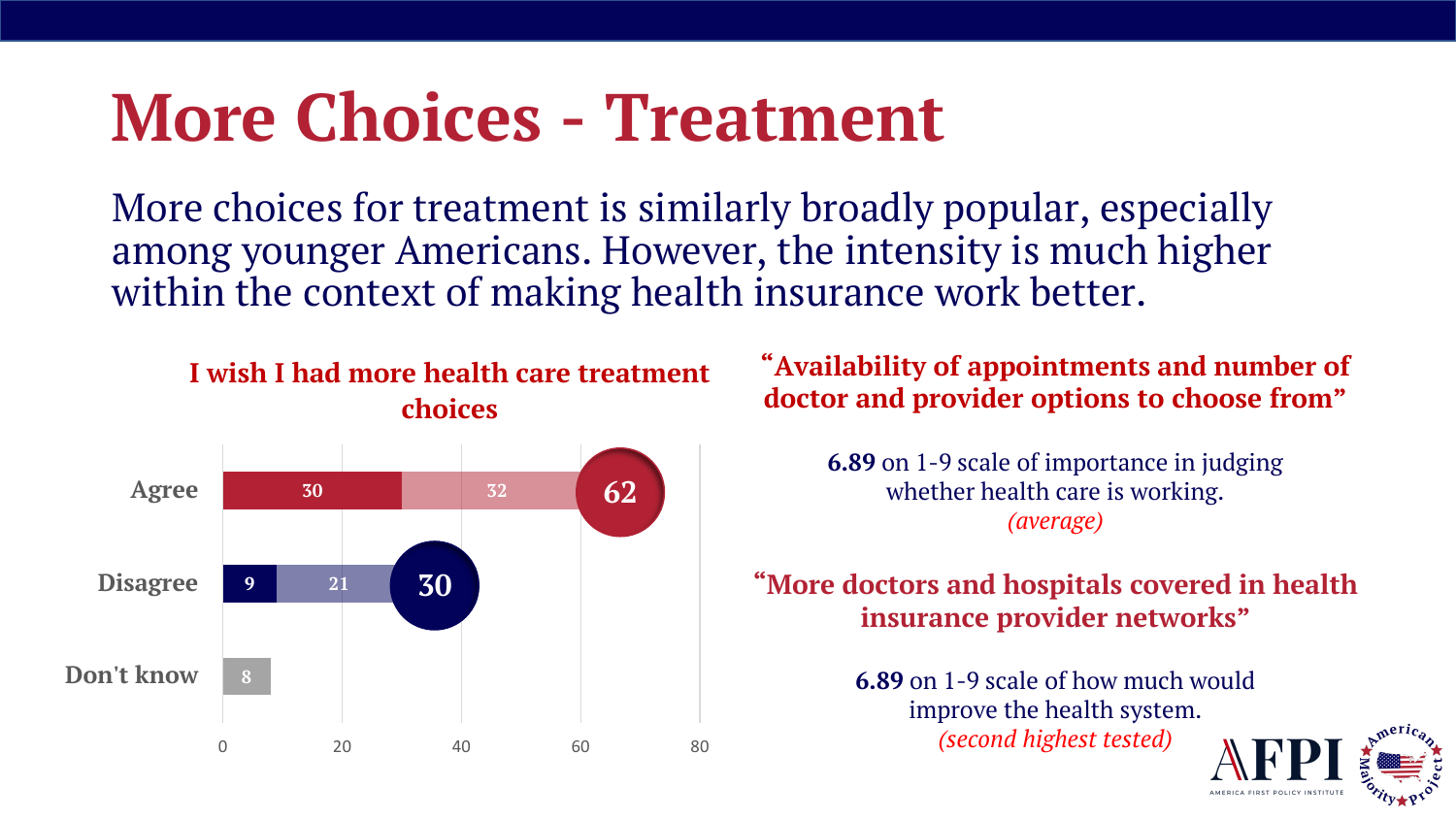## **Judging if the health care system is working – Top performing**

**On a scale of 1-9, where 1 is not important at all, 5 is important, and 9 is extremely important, how important are each of the following in judging if the American health care system is working?**

|                                                                  | All  | <b>Rep</b> | Ind  | Dem  | Mil/Ge<br>nZ | <b>Gen X</b> | <b>Bby Bm</b> | Wh   | <b>Bl</b> | <b>Hisp</b> | <b>Sub</b><br><b>Wom</b> | Lkly<br><b>Vtr</b> |
|------------------------------------------------------------------|------|------------|------|------|--------------|--------------|---------------|------|-----------|-------------|--------------------------|--------------------|
| Equal treatment and respect given to<br>patients                 | 7.30 | 7.35       | 7.08 | 7.43 | 7.11         | 7.60         | 7.22          | 7.38 | 7.09      | 7.53        | 7.64                     | 7.40               |
| Early detection of diseases                                      | 7.28 | 7.30       | 7.23 | 7.31 | 7.11         | 7.31         | 7.40          | 7.35 | 6.99      | 7.51        | 7.40                     | 7.41               |
| Effectiveness of treatments and quality<br>of doctors and nurses | 7.26 | 7.35       | 7.12 | 7.29 | 7.05         | 7.33         | 7.37          | 7.38 | 7.11      | 7.24        | 7.29                     | 7.40               |
| Affordability of monthly premiums and<br>out of pocket costs     | 7.20 | 7.19       | 6.98 | 7.39 | 7.01         | 7.40         | 7.19          | 7.29 | 7.03      | 7.34        | 7.37                     | 7.35               |
| Mental health taken as seriously as<br>physical health           | 7.20 | 7.17       | 6.89 | 7.46 | 7.10         | 7.47         | 7.05          | 7.30 | 7.20      | 7.37        | 7.35                     | 7.33               |

**Green: More than one standard deviation above the mean for that group. Orange: More than one standard deviation below the mean for that group.**

*See Appendix A for full list*

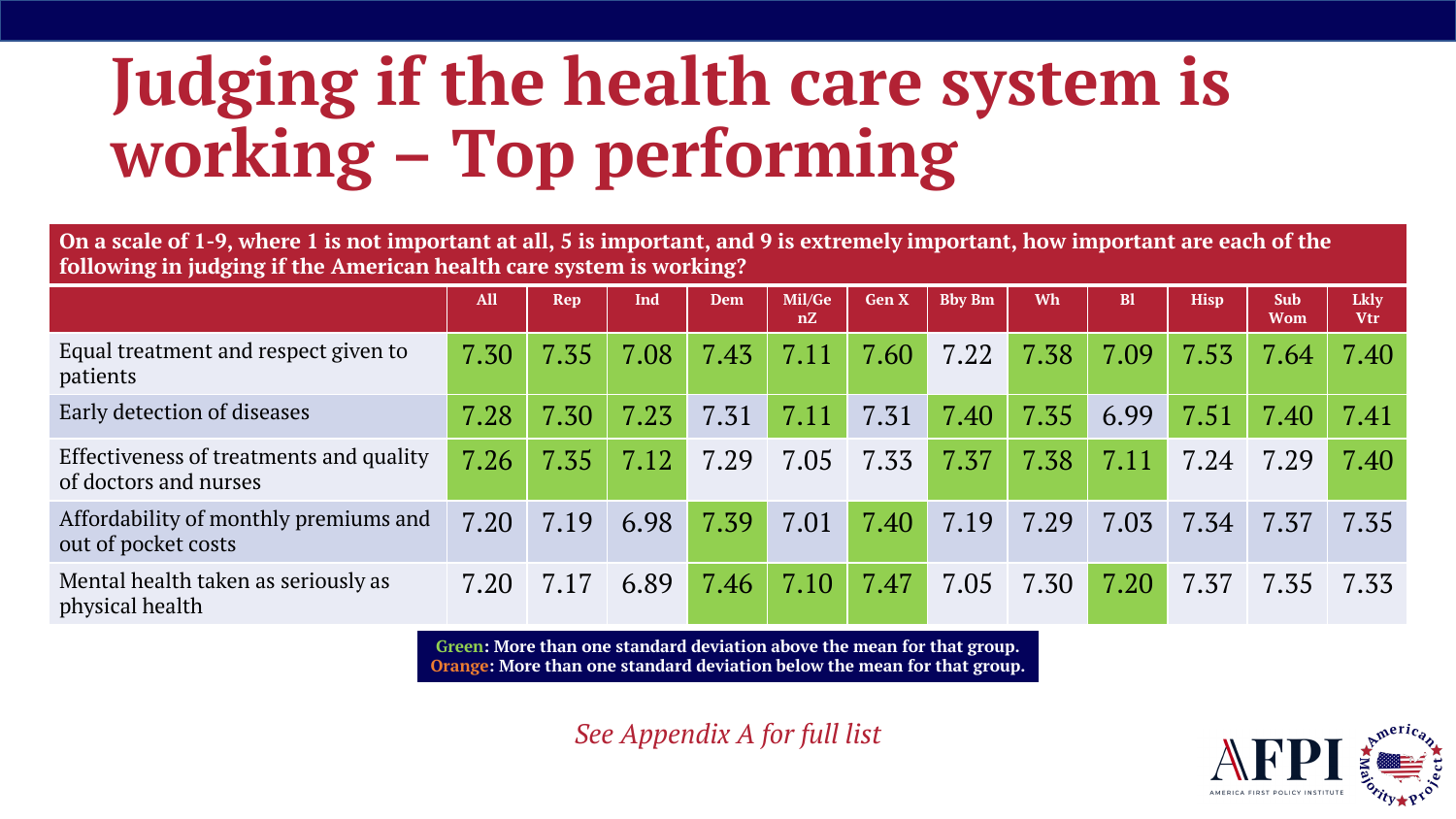## **Judging if the health care system is working – Bottom performing**

**On a scale of 1-9, where 1 is not important at all, 5 is important, and 9 is extremely important, how important are each of the following in judging if the American health care system is working?**

|                                                                                                                                                   | <b>All</b> | <b>Rep</b> | Ind  | <b>Dem</b> | Mil/Ge<br>nZ | <b>Gen X</b> | <b>Bby Bm</b> | Wh   | <b>Bl</b> | <b>Hisp</b> | <b>Sub</b><br><b>Wom</b> | <b>Lkly</b><br><b>Vtr</b> |
|---------------------------------------------------------------------------------------------------------------------------------------------------|------------|------------|------|------------|--------------|--------------|---------------|------|-----------|-------------|--------------------------|---------------------------|
| Patients feeling like they're in control                                                                                                          | 6.76       | 6.81       | 6.42 | 6.98       | 6.71         | 7.10         | 6.53          | 6.83 | 6.64      | 7.16        | 6.68                     | 6.88                      |
| Number of Americans without health<br>care insurance or coverage                                                                                  | 6.74       | 6.55       | 6.49 | 7.11       | 6.84         | 6.95         | 6.50          | 6.71 | 6.86      | 7.01        | 6.48                     | 6.88                      |
| Price of health care and coverage<br>compared to other countries                                                                                  | 6.69       | 6.46       | 6.48 | 7.06       | 6.85         | 7.06         | 6.26          | 6.62 | 6.93      | 7.07        | 6.79                     | 6.81                      |
| Amount paid in taxes to fund health care                                                                                                          | 6.62       | 6.58       | 6.35 | 6.87       | 6.63         | 6.87         | 6.41          | 6.58 | 6.77      | 6.95        | 6.47                     | 6.78                      |
| Number of health insurance options to<br>choose from                                                                                              | 6.60       | 6.61       | 6.31 | 6.82       | 6.63         | 6.88         | 6.36          | 6.54 | 6.95      | 7.14        | 6.45                     | 6.70                      |
| Number of Americans in medical debt                                                                                                               | 6.58       | 6.30       | 6.37 | 7.00       | 6.87         | 6.68         | 6.27          | 6.50 | 6.92      | 7.07        | 6.54                     | 6.71                      |
| Green: More than one standard deviation above the mean for that group.<br>Orange: More than one standard deviation below the mean for that group. |            |            |      |            |              |              |               |      |           |             |                          |                           |

not a priority.

Polls high in abstract but *See Appendix A for full list*

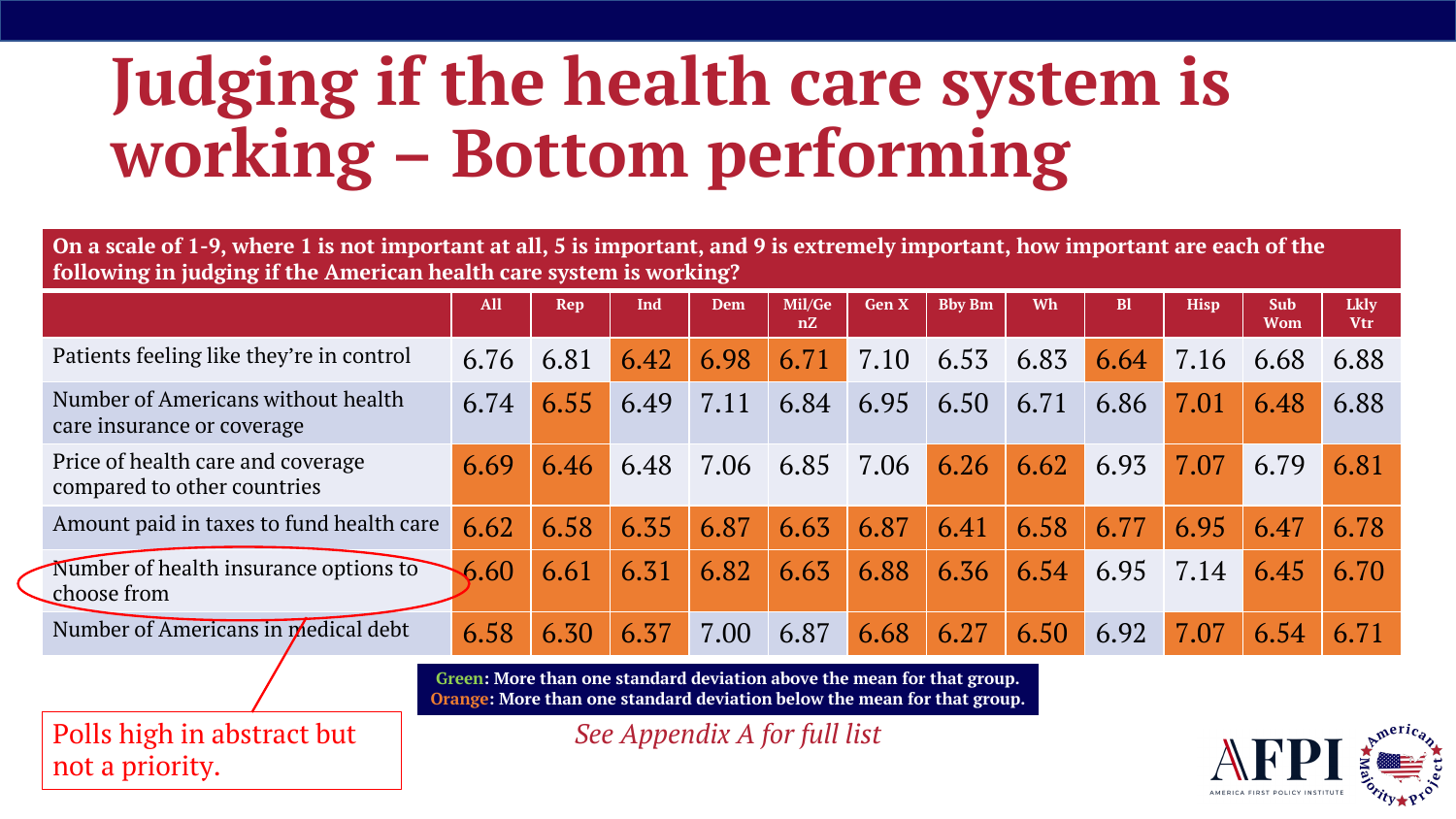## **Improving the health care system – Top performing**

**On a scale of 1-9, where 1 is not at all improve, 5 is somewhat improve, and 9 is greatly improve, how much do you think the following changes would improve the American health care system?** 

|                                        |                                                                                                                 | <b>All</b> | Rep                                                                                                                                               | Ind                          | Dem  | Mil/Gen | <b>Gen X</b> | <b>Bby Bm</b> | Wh   | <b>Bl</b> | <b>Hisp</b> | <b>Sub</b><br><b>Wom</b> | Lkly<br><b>Vtr</b> |  |  |  |
|----------------------------------------|-----------------------------------------------------------------------------------------------------------------|------------|---------------------------------------------------------------------------------------------------------------------------------------------------|------------------------------|------|---------|--------------|---------------|------|-----------|-------------|--------------------------|--------------------|--|--|--|
| $\frac{1}{2}$                          | Patients told upfront how much<br>treatment will cost and do not receive<br>surprise bills after receiving care | 6.98       | 6.91                                                                                                                                              | 6.75                         | 7.21 | 6.94    | 6.92         | 7.05          | 7.01 | 6.94      | 7.30        | 6.87                     | 7.09               |  |  |  |
| $\mathbf{S}_\mathrm{F}^{\mathrm{L}}$   | Health insurance cannot deny<br>coverage for treatment recommended<br>by an in-network doctor                   | 6.93       | 6.85                                                                                                                                              | 6.72                         | 7.18 | 6.95    | 6.86         | 6.97          | 6.98 | 6.80      | 7.21        | 6.96                     | 7.02               |  |  |  |
| $\mathbf{S}^{\mathbf{L}}_{\mathbf{K}}$ | More doctors and hospitals covered in<br>health insurance provider networks                                     | 6.89       | 6.81                                                                                                                                              | 6.58                         | 7.21 | 6.89    | 6.91         | 6.89          | 6.92 | 6.81      | 7.32        | 6.84                     | 7.01               |  |  |  |
|                                        | States can import lower priced drugs<br>from Canada                                                             | 6.83       | 6.64                                                                                                                                              | 6.66                         | 7.15 | 7.01    | 6.91         | 6.64          | 6.81 | 6.80      | 7.23        | 6.71                     | 6.99               |  |  |  |
| $\mathbf{S}_\mathrm{F}^\mathrm{I}$     | Health plans can specialize in care for<br>patients with cancer, heart care,<br>diabetes and other diseases     | 6.81       | 6.78                                                                                                                                              | 6.44                         | 7.12 | 6.96    | 6.95         | 6.59          | 6.81 | 6.89      | 7.11        | 6.80                     | 6.93               |  |  |  |
|                                        |                                                                                                                 |            | Green: More than one standard deviation above the mean for that group.<br>Orange: More than one standard deviation below the mean for that group. |                              |      |         |              |               |      |           |             |                          |                    |  |  |  |
|                                        | *4 of top 5 involve making<br>health insurance work better.                                                     |            |                                                                                                                                                   | See Appendix B for full list |      |         |              |               |      |           |             |                          |                    |  |  |  |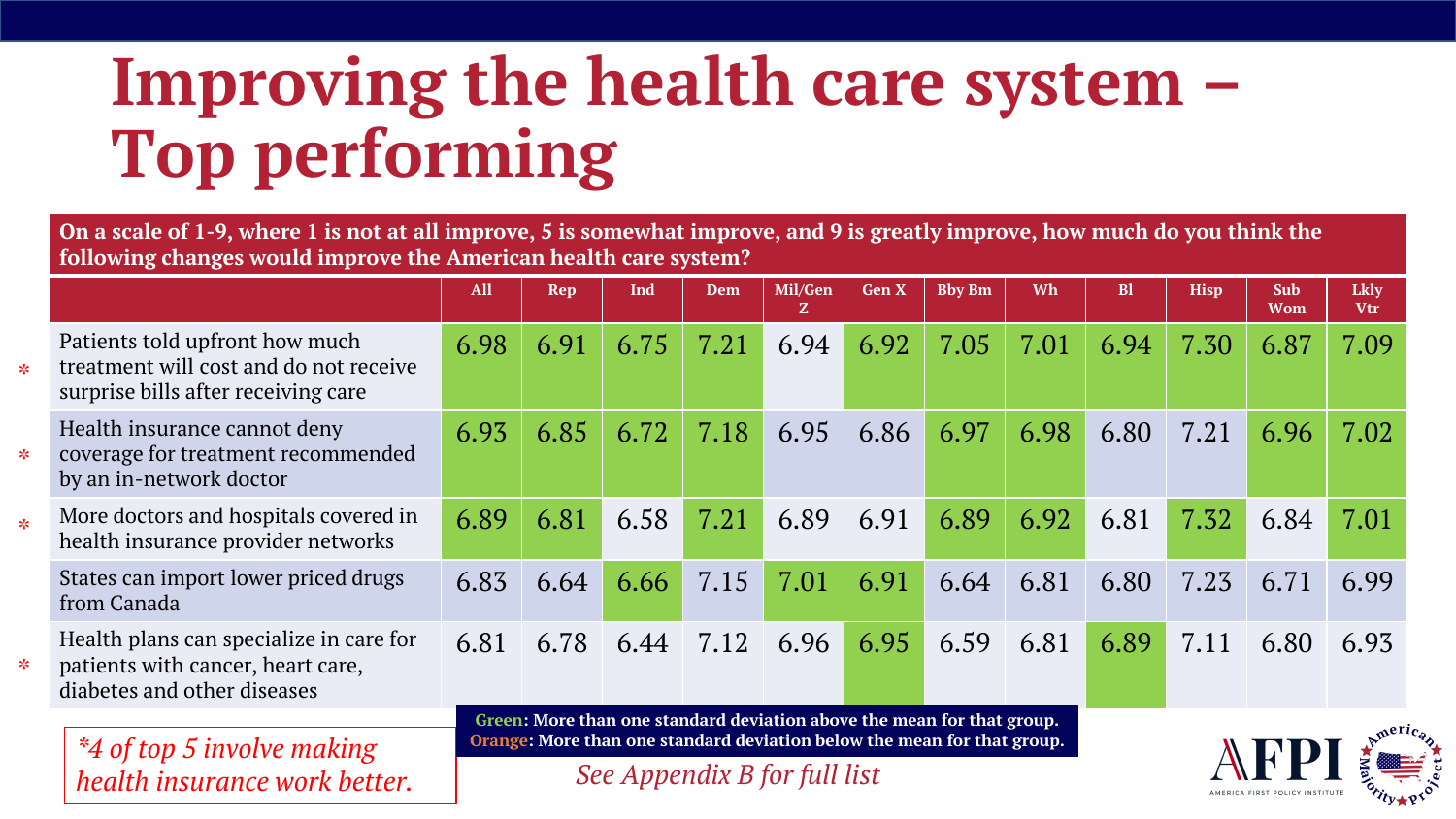## **Improving the health care system– Bottom performing**

**On a scale of 1-9, where 1 is not at all improve, 5 is somewhat improve, and 9 is greatly improve, how much do you think the following changes would improve the American health care system?** 

|                                                                                                                                                            | <b>All</b>                                                                                                                                        | <b>Rep</b> | Ind  | <b>Dem</b>                   | Mil/Ge<br>nZ | <b>Gen X</b> | <b>Bby Bm</b> | Wh   | B1   | <b>Hisp</b> | Sub<br>Wom | <b>Lkly</b><br><b>Vtr</b> |
|------------------------------------------------------------------------------------------------------------------------------------------------------------|---------------------------------------------------------------------------------------------------------------------------------------------------|------------|------|------------------------------|--------------|--------------|---------------|------|------|-------------|------------|---------------------------|
| Streamlining the approval process for all<br>new drugs and treatments based on the<br>Operation Warp Speed model used for<br>the COVID-19 vaccines         | 6.45                                                                                                                                              | 6.22       | 6.23 | 6.84                         | 6.47         | 6.51         | 6.40          | 6.44 | 6.65 | 6.87        | 6.23       | 6.56                      |
| Patients can easily track their vital signs<br>like blood glucose or blood pressure and<br>run common medical tests on their own<br>using their smartphone | 6.43                                                                                                                                              | 6.25       | 6.20 | 6.78                         | 6.91         | 6.42         | 6.07          | 6.28 | 6.74 | 7.03        | 6.61       | 6.53                      |
| Virtual health care is fully utilized so<br>many health appointments can be dope<br>at home                                                                | 6.29                                                                                                                                              | 6.05       | 6.07 | 6.89                         | 6.86         | 6.37         | 5.79          | 6.12 | 6.65 | 7.14        | 6.06       | 6.39                      |
| Every American has the same health care<br>coverage                                                                                                        | 6.11                                                                                                                                              | 5.44       | 6.04 | 6.80                         | 6.67         | 6.27         | 5.55          | 5.89 | 6.73 | 6.61        | 5.82       | 6.16                      |
| Need to connect to early<br>detection of diseases                                                                                                          | Green: More than one standard deviation above the mean for that group.<br>Orange: More than one standard deviation below the mean for that group. |            |      | See Appendix B for full list |              |              |               |      |      |             |            |                           |

*See Appendix B for full list*

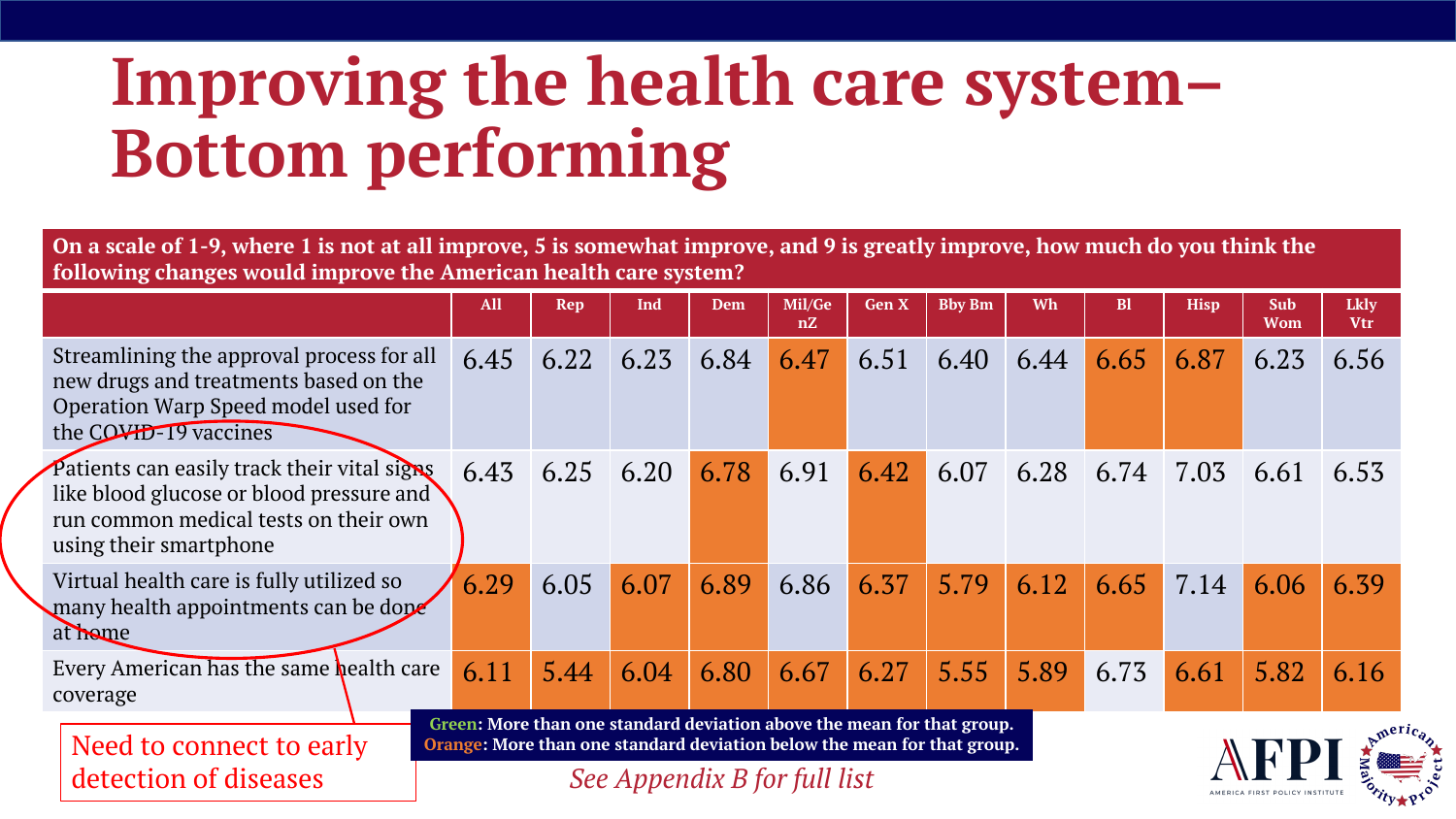### **Patient Responsibilities - Insurance**

### Buying health insurance *if you can afford it*.

#### **Everyone who can afford health insurance should be required to purchase it**



*\*Republicans: 56-39 / Independents: 48-40*

**If a person who can afford health insurance but chooses not to purchase it gets sick or injured, they should be 100% responsible for the cost of treatment**

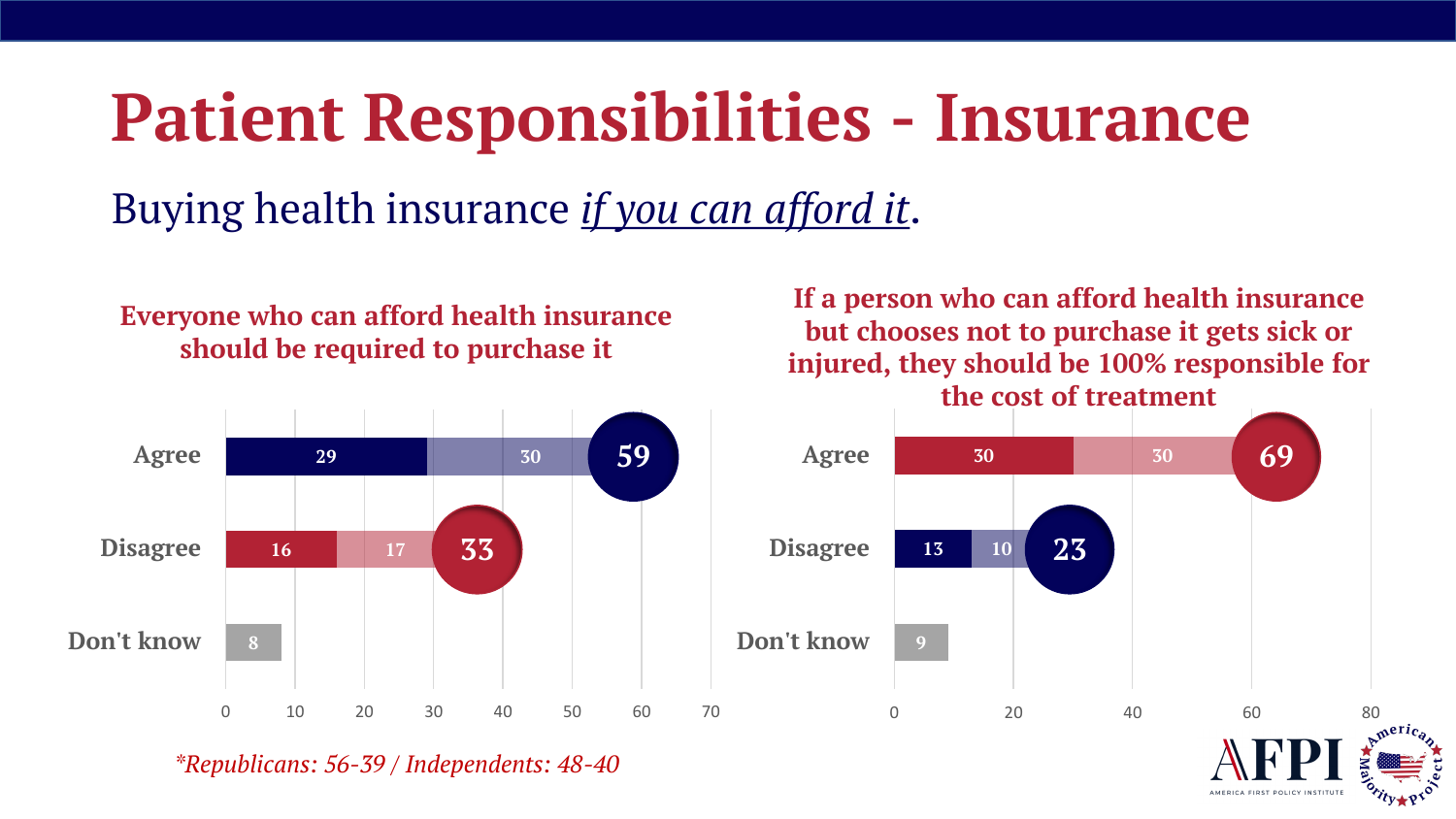# **Patient Responsibilities – Healthy lifestyle**

#### To ourselves and to others.

**We have a responsibility to OURSELVES to live a healthy lifestyle to reduce the amount we have to spend personally on health care**

**We have a responsibility to OUR FELLOW AMERICANS to live a healthy lifestyle to lower overall health care spending, which will lower health insurance premiums**

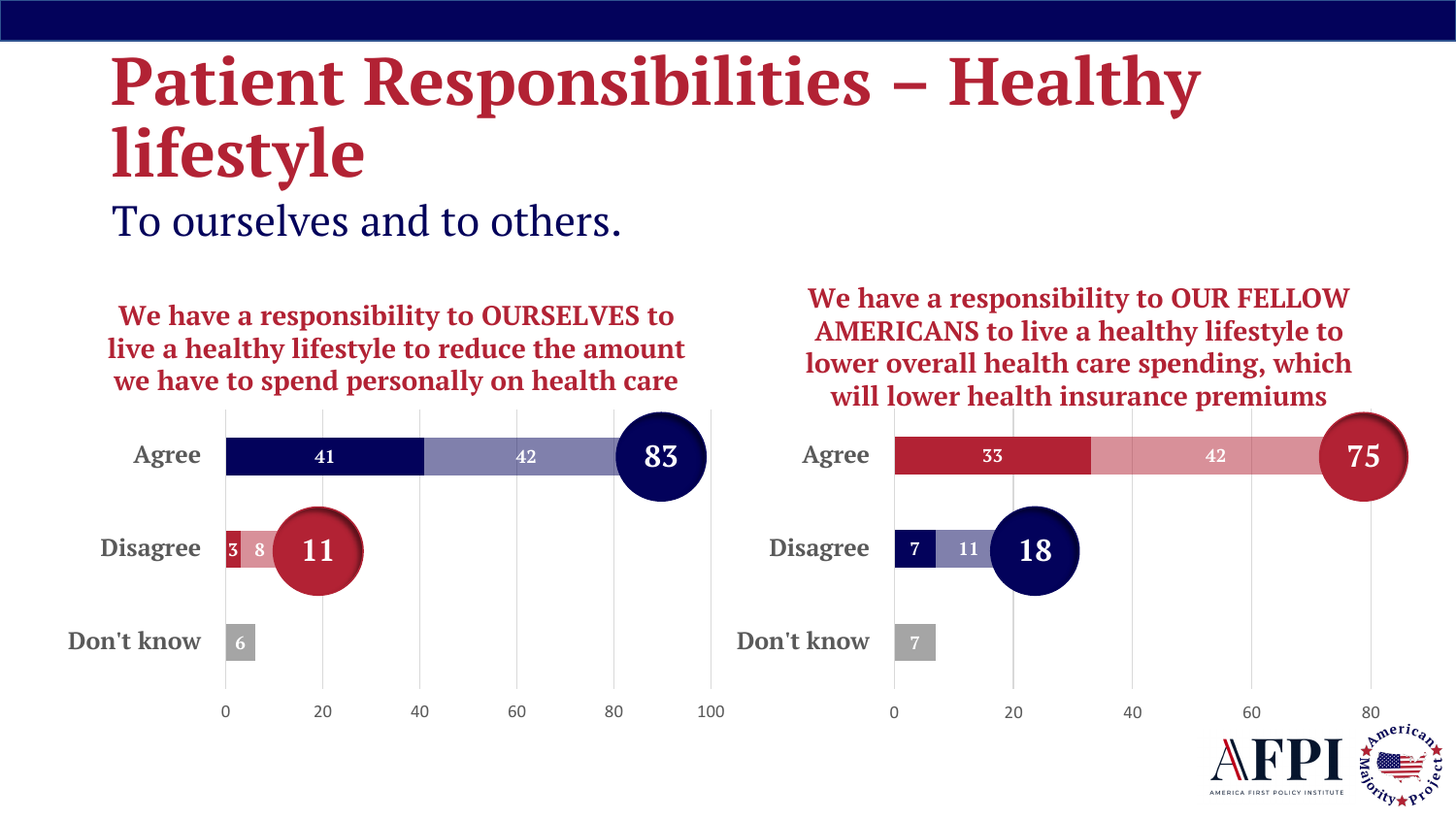## **Patient Responsibilities – Medicaid**

#### Healthy lifestyle, work requirements and time limits.

#### **31 36 35 30 32 39 14 12 13 15 12 6 10 8 7 Net Agree** *\*On Medicaid: 48-41 \*On Medicaid: 46-45 \*On Medicaid: 62-30* **+54 +44 +31**

**Agree or Disagree?**

Able bodied adults receiving taxpayer funded Medicaid benefits have a special responsibility to maintain a healthy lifestyle to keep their health expenses low.

Able bodied adults receiving taxpayer funded Medicaid benefits should be required to work, be actively looking for work, or go to school to qualify.

There should be a time limit to able-bodied adults receiving taxpayer funded Medicaid benefits.

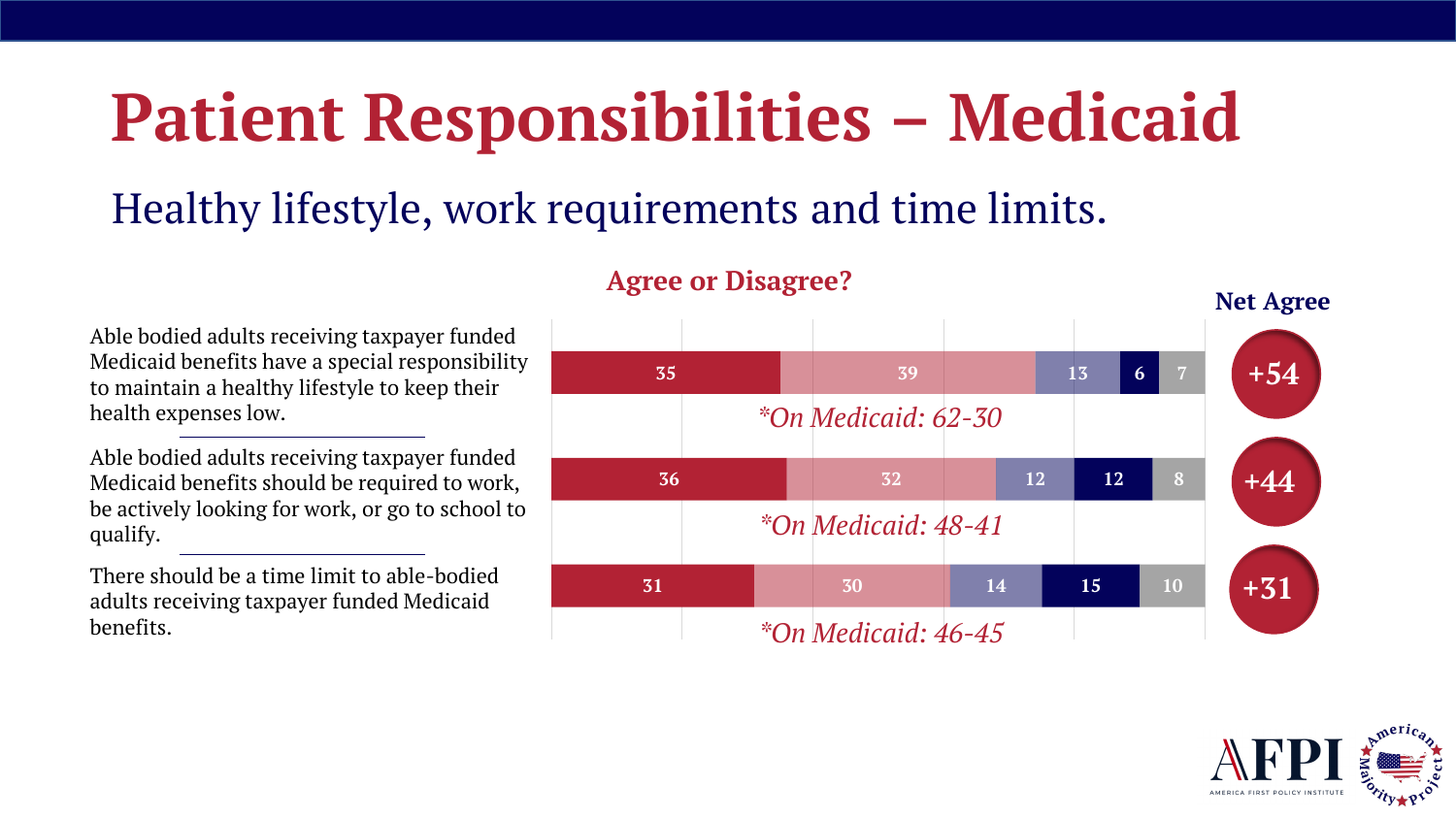# **Key Takeaways for More Research**

- Need better framing for national versus state control of healthcare. What is the connection to desire for equality and respect? What about national standards locally implemented?
- Key strategic choice between "making insurance work better for me" and delinking coverage with care in the public's mind, which is a bigger challenge.
- Incorporate "equal treatment" component of health care into our policies and messaging
- How would voters know whether the top performing indicators of the health system working are in play? What info are they pulling from?
- Develop solutions for prior authorization frustrations and early detection of diseases; message test
- Connect patient tracking of vitals and virtual health care with early detection of diseases to show importance.
- Build out personal responsibility with compassion policies that lead to better health.

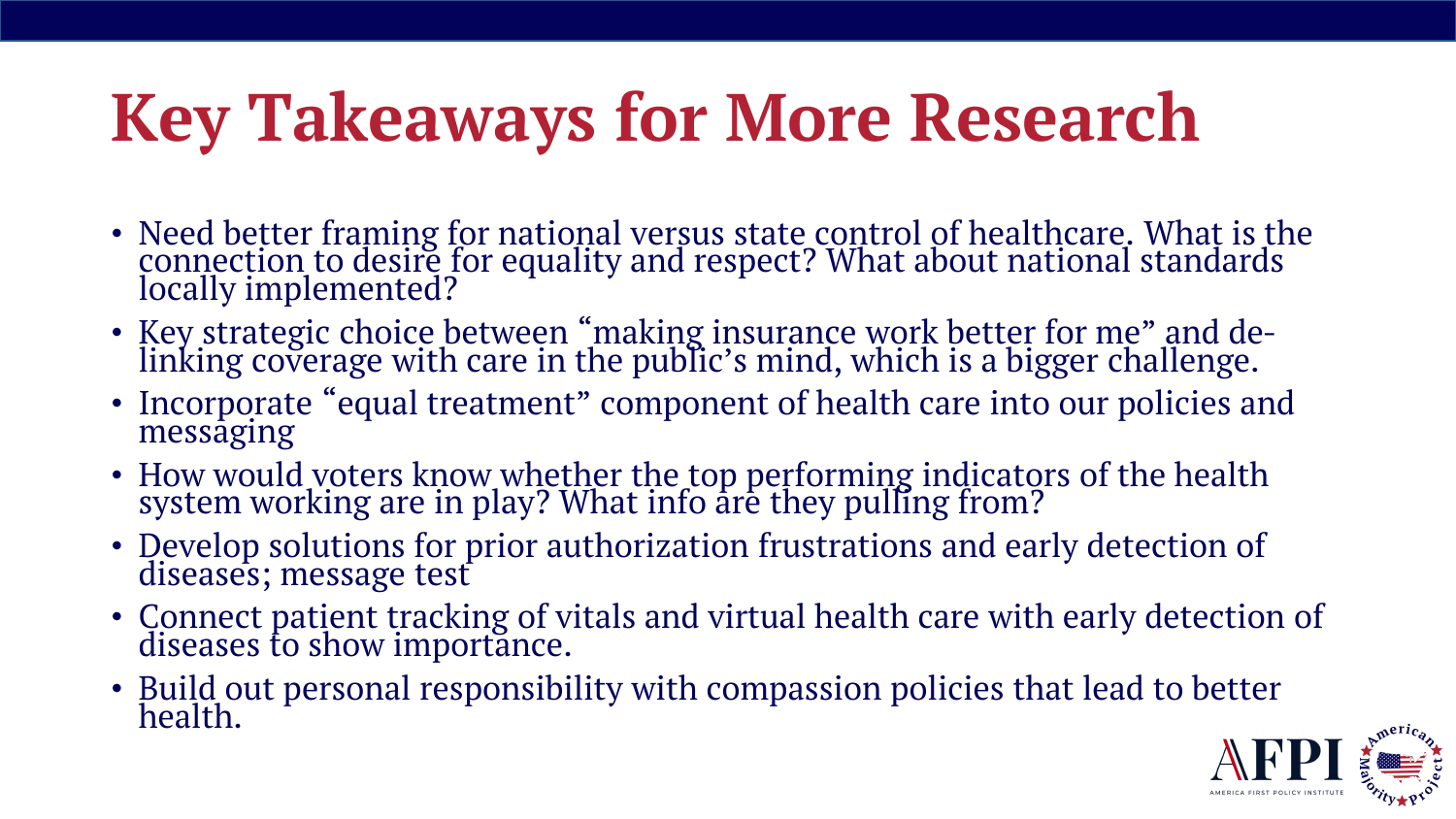



#### About The American Majority Project

The American Majority Project is committed to helping a wide range of Americans — Republicans, Democrats, and Independents — find common ground to solve the extraordinary challenges threatening American prosperity, safety and freedom.

The American Majority Project will identify issues and language that unify 70 - 80 percent of the American people. As issues are identified and language is developed, the American Majority Project will produce materials to educate and train activists, candidates, and campaign staff to win elections and govern successfully.

#### About AFPI

The America First Policy Institute (AFPI) is a 501(c)3 non-profit, non-partisan research institute. AFPI exists to advance policies that put the American people first. Our guiding principles are liberty, free enterprise, national greatness, American military superiority, foreign-policy engagement in the American interest, and the primacy of the American workers, families, and communities in all we do.

AFPI's Center for a Healthy America works to create healthcare policies and educate stakeholders to put the patient and doctor in control, dignify life, promote better health and health outcomes, improve access, and lower costs for Americans. This is critically important as the health of Americans is essential for a thriving and prosperous country.

For Press Inquiries contact: Joe DeSantis [jdesantis@gingrich360.com](mailto:jdesantis@gingrich360.com)

To learn more about The American Majority Project: [www.americanmajorityproject.com](http://www.americanmajorityproject.com/)

To learn more about America First Policy Institute's Center for a Healthy America [https://americafirstpolicy.com/prior](https://americafirstpolicy.com/priorities/center-for-a-healthy-america) ities/center-for-a-healthy-america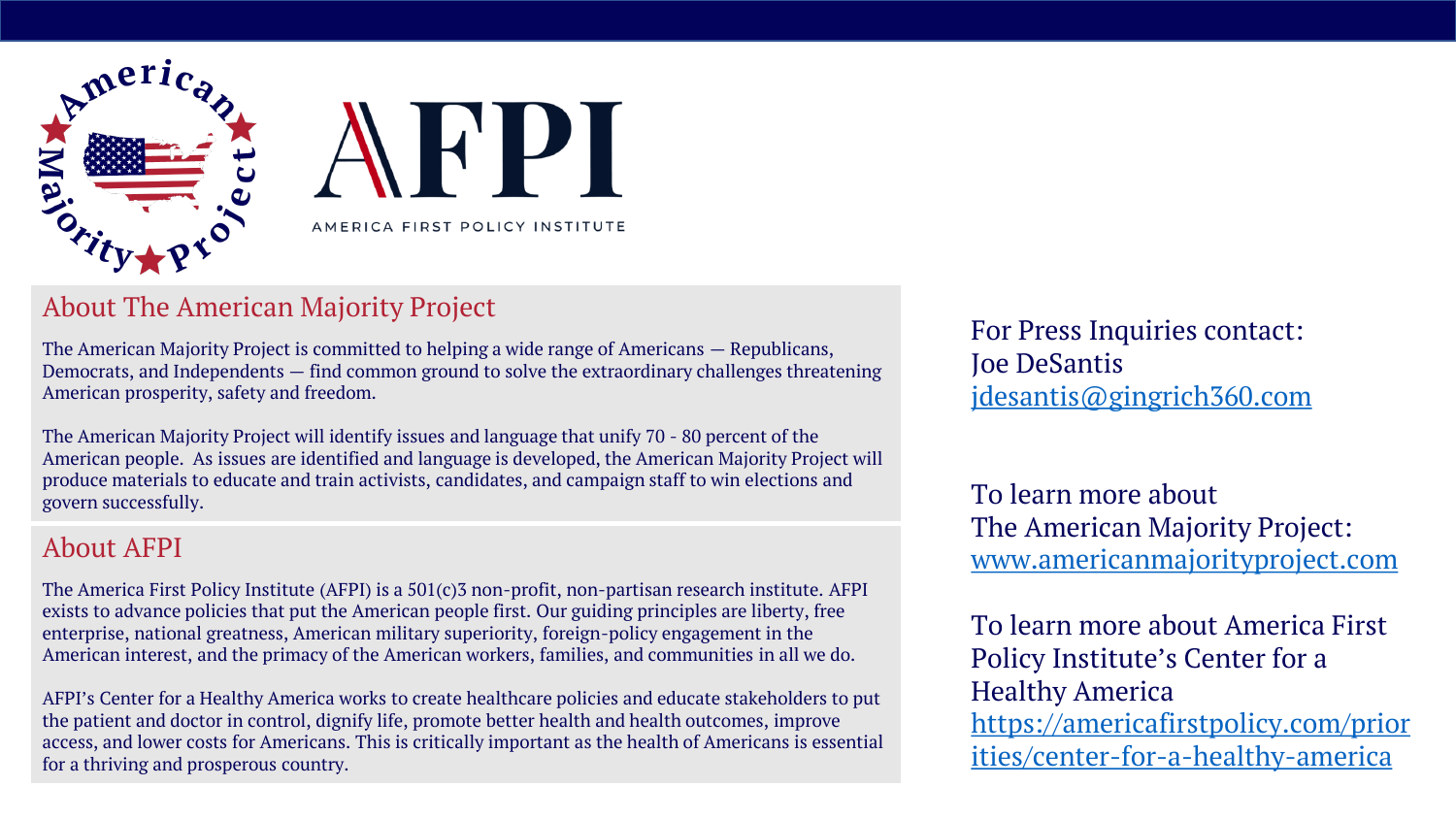### **Appendix A**

#### **On a scale of 1-9, where 1 is not important at all, 5 is important, and 9 is extremely important, how important are each of the following in judging if the American health care system is working?**

|                                                                                                                     | All  | <b>Rep</b> | Ind  | <b>Dem</b> | Mil/Ge<br>nZ | <b>Gen X</b> | <b>Bby Bm</b> | Wh   | <b>Bl</b> | <b>Hisp</b> | <b>Sub</b><br><b>Wom</b> | <b>Lkly</b><br><b>Vtr</b> |
|---------------------------------------------------------------------------------------------------------------------|------|------------|------|------------|--------------|--------------|---------------|------|-----------|-------------|--------------------------|---------------------------|
| Equal treatment and respect given to patients                                                                       | 7.30 | 7.35       | 7.08 | 7.43       | 7.11         | 7.60         | 7.22          | 7.38 | 7.09      | 7.53        | 7.64                     | 7.40                      |
| Early detection of diseases                                                                                         | 7.28 | 7.30       | 7.23 | 7.31       | 7.11         | 7.31         | 7.40          | 7.35 | 6.99      | 7.51        | 7.40                     | 7.41                      |
| Effectiveness of treatments and quality of doctors<br>and nurses                                                    | 7.26 | 7.35       | 7.12 | 7.29       | 7.05         | 7.33         | 7.37          | 7.38 | 7.11      | 7.24        | 7.29                     | 7.40                      |
| Affordability of monthly premiums and out of<br>pocket costs                                                        | 7.20 | 7.19       | 6.98 | 7.39       | 7.01         | 7.40         | 7.19          | 7.29 | 7.03      | 7.34        | 7.37                     | 7.35                      |
| Mental health taken as seriously as physical health                                                                 | 7.20 | 7.17       | 6.89 | 7.46       | 7.10         | 7.47         | 7.05          | 7.30 | 7.20      | 7.37        | 7.35                     | 7.33                      |
| Coverage for people with pre-existing conditions                                                                    | 7.17 | 7.16       | 6.99 | 7.31       | 6.94         | 7.26         | 7.27          | 7.28 | 6.85      | 7.35        | 7.33                     | 7.30                      |
| Transparency of prices and quality                                                                                  | 7.15 | 7.08       | 7.05 | 7.29       | 7.09         | 7.20         | 7.15          | 7.21 | 7.01      | 7.30        | 7.24                     | 7.30                      |
| Overall health of the American people                                                                               | 7.08 | 7.01       | 6.99 | 7.22       | 7.10         | 7.20         | 6.98          | 7.02 | 7.12      | 7.54        | 7.08                     | 7.19                      |
| Sustainability of Medicare, Medicaid, Veterans<br>Administration, and other public health care<br>program finances. | 7.05 | 7.07       | 6.72 | 7.28       | 6.77         | 7.16         | 7.18          | 7.14 | 6.84      | 7.33        | 6.90                     | 7.24                      |

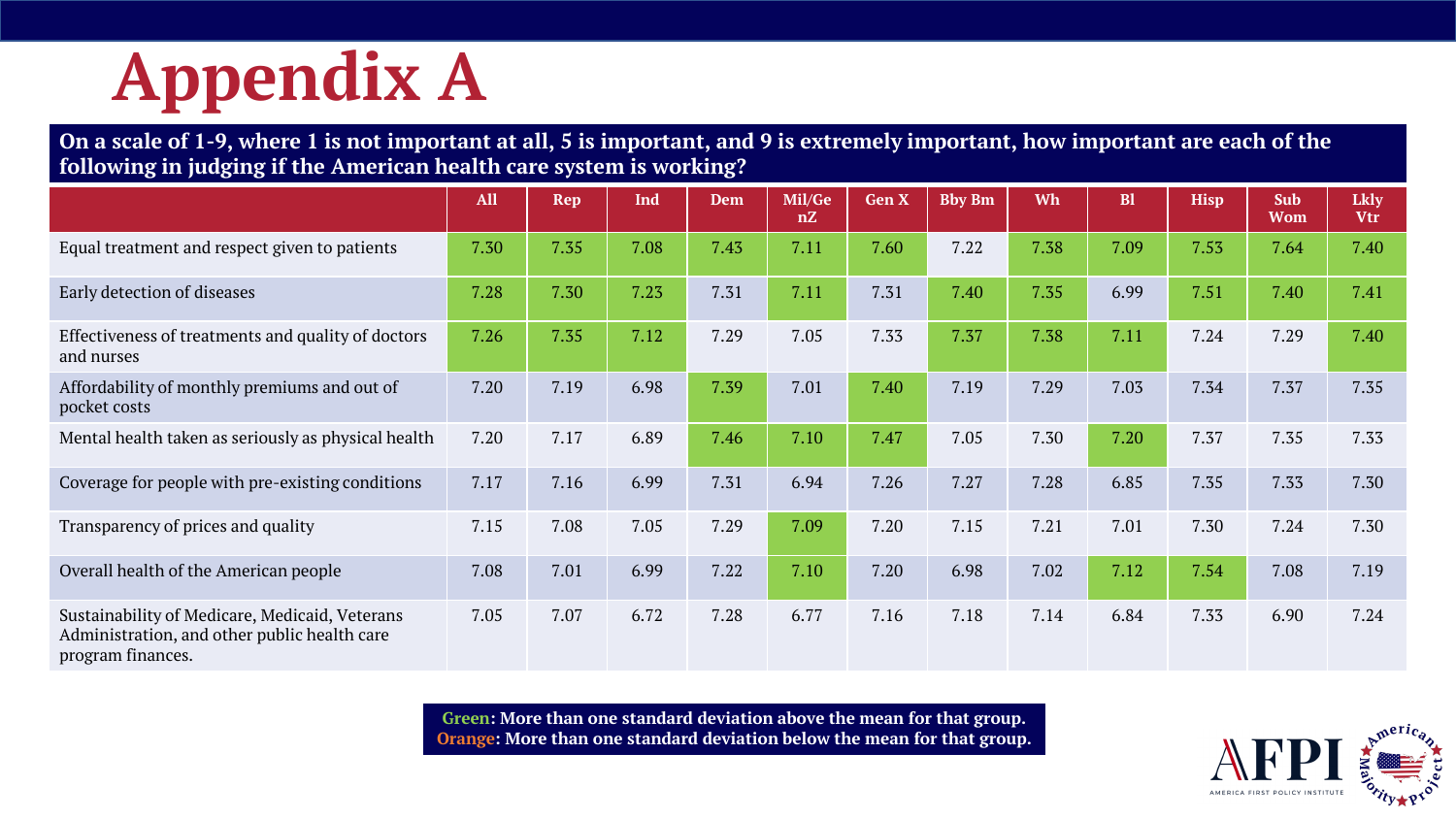### **Appendix A**

#### **On a scale of 1-9, where 1 is not important at all, 5 is important, and 9 is extremely important, how important are each of the following in judging if the American health care system is working?**

|                                                                                          | <b>All</b> | <b>Rep</b> | Ind  | Dem  | Mil/Ge<br>nZ | <b>Gen X</b> | <b>Bby Bm</b> | Wh   | B1   | <b>Hisp</b> | Sub<br><b>Wom</b> | <b>Lkly</b><br>Vtr |
|------------------------------------------------------------------------------------------|------------|------------|------|------|--------------|--------------|---------------|------|------|-------------|-------------------|--------------------|
| Cleanliness of air and water and availability of<br>healthy food in every community      | 7.05       | 6.96       | 6.80 | 7.32 | 7.00         | 7.14         | 7.02          | 7.07 | 7.03 | 7.32        | 7.43              | 7.16               |
| Amount of waste and fraud                                                                | 7.02       | 7.16       | 6.85 | 7.00 | 6.61         | 7.10         | 7.27          | 7.10 | 6.74 | 7.09        | 7.06              | 7.18               |
| Availability of appointments and number of doctor<br>and provider options to choose from | 6.89       | 6.95       | 6.66 | 7.02 | 6.91         | 7.04         | 6.76          | 6.90 | 6.72 | 7.36        | 6.95              | 7.03               |
| Simplicity and ease of navigation for patients                                           | 6.88       | 6.97       | 6.50 | 7.07 | 6.95         | 6.98         | 6.73          | 6.90 | 6.96 | 7.20        | 6.58              | 7.02               |
| Patients feeling like they're in control                                                 | 6.76       | 6.81       | 6.42 | 6.98 | 6.71         | 7.10         | 6.53          | 6.83 | 6.64 | 7.16        | 6.68              | 6.88               |
| Number of Americans without health care<br>insurance or coverage                         | 6.74       | 6.55       | 6.49 | 7.11 | 6.84         | 6.95         | 6.50          | 6.71 | 6.86 | 7.01        | 6.48              | 6.88               |
| Price of health care and coverage compared to<br>other countries                         | 6.69       | 6.46       | 6.48 | 7.06 | 6.85         | 7.06         | 6.26          | 6.62 | 6.93 | 7.07        | 6.79              | 6.81               |
| Amount paid in taxes to fund health care                                                 | 6.62       | 6.58       | 6.35 | 6.87 | 6.63         | 6.87         | 6.41          | 6.58 | 6.77 | 6.95        | 6.47              | 6.78               |
| Number of health insurance options to choose<br>from                                     | 6.60       | 6.61       | 6.31 | 6.82 | 6.63         | 6.88         | 6.36          | 6.54 | 6.95 | 7.14        | 6.45              | 6.70               |
| Number of Americans in medical debt                                                      | 6.58       | 6.30       | 6.37 | 7.00 | 6.87         | 6.68         | 6.27          | 6.50 | 6.92 | 7.07        | 6.54              | 6.71               |

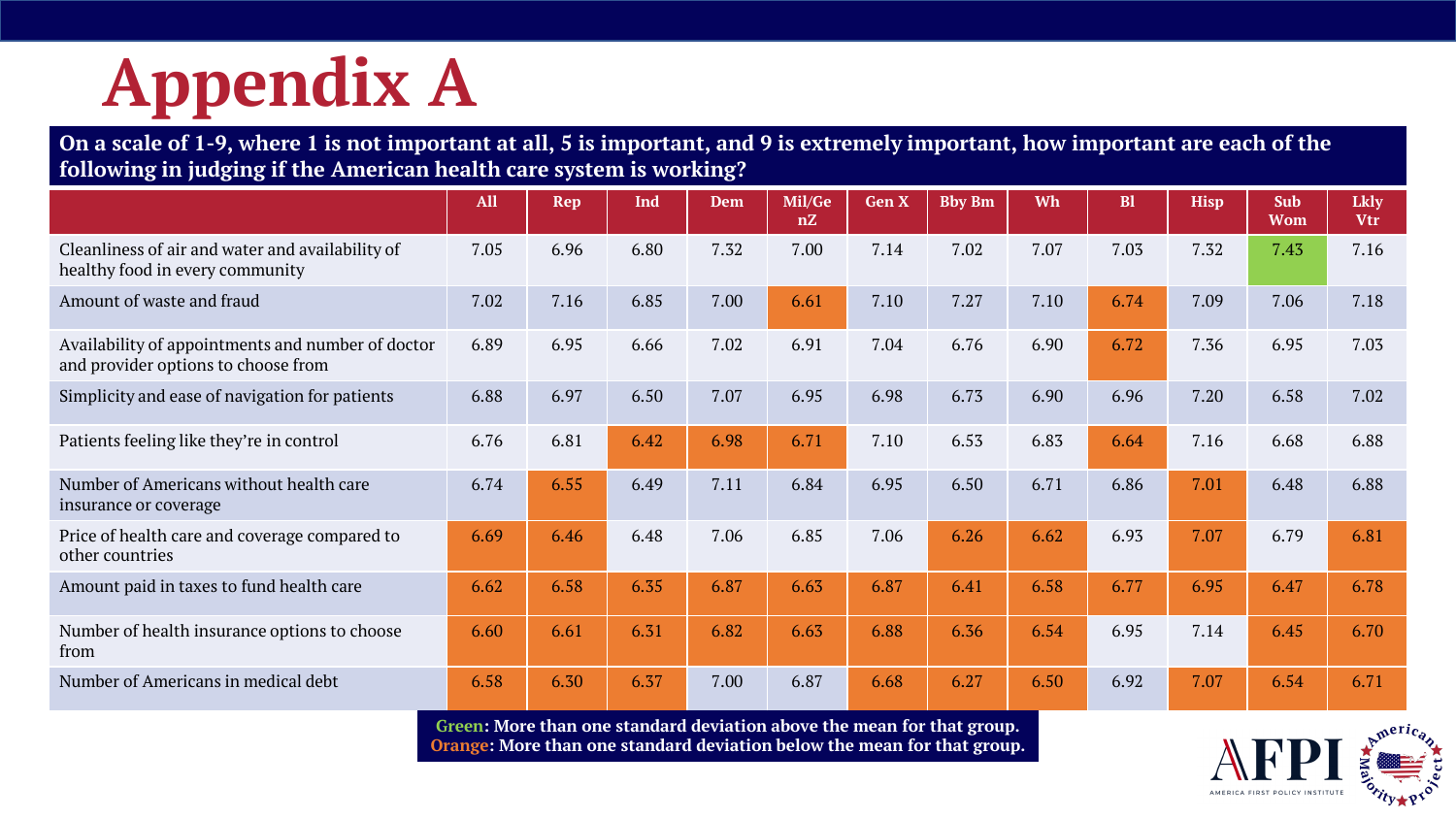## **Appendix B**

#### **On a scale of 1-9, where 1 is not at all improve, 5 is somewhat improve, and 9 is greatly improve, how much do you think the following changes would improve the American health care system?**

|                                                                                                                          | <b>All</b> | <b>Rep</b> | Ind  | <b>Dem</b> | Mil/Ge<br>nZ | <b>Gen X</b> | <b>Bby Bm</b> | Wh   | <b>Bl</b> | <b>Hisp</b> | <b>Sub</b><br><b>Wom</b> | <b>Lkly</b><br><b>Vtr</b> |
|--------------------------------------------------------------------------------------------------------------------------|------------|------------|------|------------|--------------|--------------|---------------|------|-----------|-------------|--------------------------|---------------------------|
| Patients told upfront how much treatment will<br>cost and do not receive surprise bills after<br>receiving care          | 6.98       | 6.91       | 6.75 | 7.21       | 6.94         | 6.92         | 7.05          | 7.01 | 6.94      | 7.30        | 6.87                     | 7.09                      |
| Health insurance cannot deny coverage for<br>treatment recommended by an in-network doctor                               | 6.93       | 6.85       | 6.72 | 7.18       | 6.95         | 6.86         | 6.97          | 6.98 | 6.80      | 7.21        | 6.96                     | 7.02                      |
| More doctors and hospitals covered in health<br>insurance provider networks                                              | 6.89       | 6.81       | 6.58 | 7.21       | 6.89         | 6.91         | 6.89          | 6.92 | 6.81      | 7.32        | 6.84                     | 7.01                      |
| States can import lower priced drugs from Canada                                                                         | 6.83       | 6.64       | 6.66 | 7.15       | 7.01         | 6.91         | 6.64          | 6.81 | 6.80      | 7.23        | 6.71                     | 6.99                      |
| Health plans can specialize in care for patients<br>with cancer, heart care, diabetes and other<br>diseases              | 6.81       | 6.78       | 6.44 | 7.12       | 6.96         | 6.95         | 6.59          | 6.81 | 6.89      | 7.11        | 6.80                     | 6.93                      |
| Patients own and control their medical records<br>and can easily share it with caregivers or when<br>they switch doctors | 6.72       | 6.52       | 6.61 | 7.00       | 6.87         | 6.85         | 6.50          | 6.71 | 6.87      | 6.92        | 6.43                     | 6.81                      |
| Americans can customize their health care<br>coverage based on their personal health and<br>financial needs              | 6.69       | 6.51       | 6.57 | 6.95       | 6.97         | 6.71         | 6.47          | 6.63 | 6.77      | 7.24        | 6.59                     | 6.78                      |